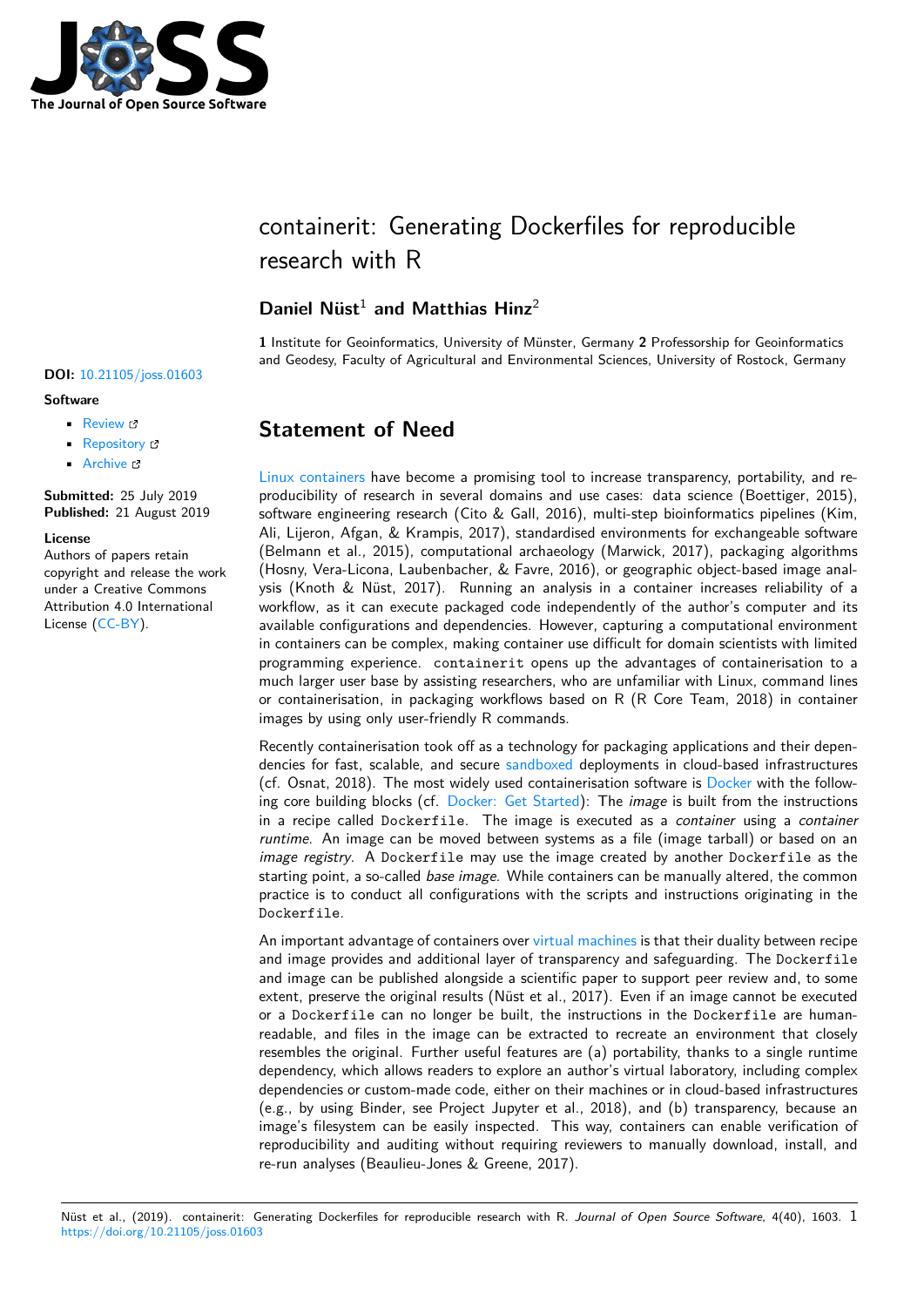

Container preservation is an active field of research (Emsley & De Roure, 2018; Rechert et al., 2017). It is reasonable to assume that key stakeholders interested in workflow preservation, such as universities or scientific publishers, should be able to operate container runtimes on a time scale comparable to data storage requirements by funding agencies, e.g., 10 years in case of the German DFG or British EPSRC. To enable and leverage the stakeholders' infrastructure, container creation must become easier and more widespread.

## **Su[mmary](http://www.dfg.de/en/research_funding/proposal_review_decision/applicants/research_data/index.html)**

The package containerit automates the generation of Dockerfiles for workflows in R, based on images by the Rocker project (Boettiger & Eddelbuettel, 2017). The core feature of containerit is that it transforms the local session information into a set of instructions which can be serialised as a Dockerfile, as shown in the code snippet below:

```
> suppressPackageStartupMessages(library("containerit"))
> my_dockerfile <- containerit::dockerfile(from = utils::sessionInfo())
> print(my_dockerfile)
FROM rocker/r-ver:3.5.2
LABEL maintainer="daniel"
RUN export DEBIAN_FRONTEND=noninteractive; apt-get -y update \
  && apt-get install -y git-core \
    libcurl4-openssl-dev \
    libssl-dev \
    pandoc \
    pandoc-citeproc
RUN ["install2.r", "curl", "digest", "evaluate", "formatR", \
  "futile.logger", "futile.options", "htmltools", "jsonlite", \
  "knitr", "lambda.r", "magrittr", "Rcpp", "rjson", \setminus"rmarkdown", "rsconnect", "semver", "stevedore", "stringi", \
  "stringr", "xfun", "yaml"]
WORKDIR /payload/
CMD ["R"]
```
The created Dockerfile has installation instructions for the loaded packages and their system dependencies. It uses the  $r$ -ver stack of Rocker images, matching the R version to the environment encountered locally by containerit. These images use MRAN snapshots to control installed R package versions in a reproducible way. The system dependencies required by these packages are identified using the sysreqs package (Csardi, 2019) and the corresponding database and API.

dockerfile(..) is the package's main user function and accepts session in[formatio](https://mran.microsoft.com/)n objects, session information saved in a file, a set of R commands, an R script file, a DESCRIPTION file, or an R [Markdown docume](http://sysreqs.r-hub.io/)nt (Allaire et al., 2018). Static program analysis using the package automagic (Brokamp, 2017) is used to increase the chances that the capturing environment has all required packages available, such as when creating Dockerfiles for R Markdown documents as a service (Nüst, 2018). To capture the workflow [environment,](https://cran.r-project.org/doc/manuals/r-release/R-exts.html#The-DESCRIPTION-file) containerit executes the whole workflow in a new R [session using the packa](https://en.wikipedia.org/wiki/Static_program_analysis)ge callr (Csárdi & Chang, 2018), because static program analysis can be broken by using helper functions, such as xfun::pkg\_attach() (Xie, 2018), by unintended side effects, or by seemingly clever or user-friendly yet customised ways of loeading packages (cf. first lines in R script file tgis\_a\_1579333\_sm7524.r in https://doi.org/10.6084/m9.figshare.7757069.v1). Further parameters for the function comprise, for example, image metadata, base image, versioned installations, and filtering of R packages already installed in the base image.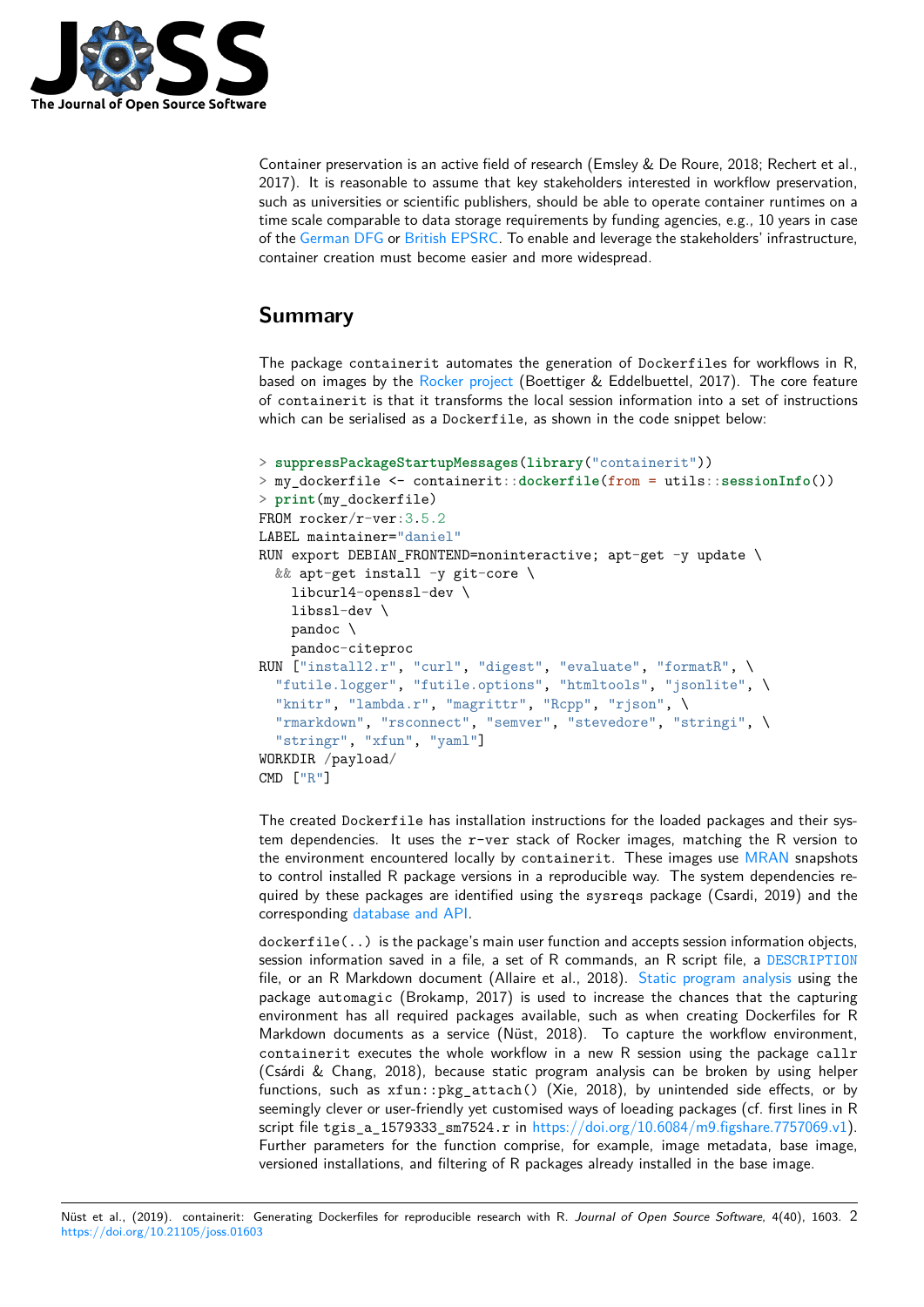

The package containerit's main contribution is that it allows for automated capturing of runtime environments as Dockerfiles based on literate programming workflows (Gentleman & Lang, 2007) to support reproducible research. Together with stevedore (FitzJohn, 2019), containerit enables a completely R-based creation and manipulation of Docker containers. Using containerit only minimally affects researchers' workflows because it can be applied after completing a workflow, while at the same time the captured snapshots can enhance the scholarly publication process (in particular review, interaction, and preservation) and may form a basis for more reusable and transparent publications. In the future, containerit may support alternative container software such as Singularity (Kurtzer, Sochat, & Bauer, 2017), enable parametrisation of container executions and pipelines as demonstrated by Kliko (Molenaar, Makhathini, Girard, & Smirnov, 2018), or support proper accreditation of software (Jones et al., 2017; D. S. Katz & Chue Hong, 2018).

#### **Related Work**

renv is an R package for managing reproducible environments for R providing isolation, portability, and pinned versions of R packages, but it does not handle system dependencies. The Experiment Factory similarly focuses on ease of use for creating Dockerfiles for behavioural experiments, yet it uses a CLI-based interaction and generates extra shell scripts to [be in](https://github.com/rstudio/renv/)cluded in the images. ReproZip (Chirigati, Rampin, Shasha, & Freire, 2016) packages files identified by tracing in a self-contained bundle, which can be unpacked to a Docker container/[Dockerfile](https://expfactory.github.io/). In the R domain, the package dockerfiler (Fay, 2018) provides an object-oriented API for manual Dockerfile creation, and liftr (Xiao, 2018) creates a Dockerfile based on field[s added t](https://www.reprozip.org/)o the metadata header of an R Markdown document. automagic (Brok[amp, 20](https://en.wikipedia.org/wiki/Tracing_(software))17), Whales, dockter, and repo2docker use static program analysis to create environment descriptions from common project configuration files for multiple programming languages. Namely, automagic analyses R code and can store dependencies in a bespoke YAML format. Whales and dockter provide different formats, including Dockerfile. Finally, repo2d[ocker](https://github.com/Gueils/whales) pri[marily cr](https://github.com/stencila/dockter/)eates [containers for](https://github.com/jupyter/repo2docker) interactive notebooks to run as a Binder (Project Jupyter et al., 2018) but does not actively expose a Dockerfile. None of them apply the strict code execution approach as containerit does.

### **Acknowledgements**

This work is supported by the project Opening Reproducible Research (Offene Reproduzierbare Forschung) funded by the German Research Foundation (DFG) under project numbers PE 1 632/10-1 and 1632/17-1.

### **[Refere](https://www.uni-muenster.de/forschungaz/project/9520)nces**

Allaire, J., Xie, Y., McPherson, J., Luraschi, J., Ushey, K., Atkins, A., Wickham, H., et al. (2018). *rmarkdown: Dynamic documents for R*. Retrieved from https://rmarkdown.rstudio. com

Beaulieu-Jones, B. K., & Greene, C. S. (2017). Reproducibility of computational workflows is automated using continuous analysis. *Nature Biotechnology*, *[advance online publication](https://rmarkdown.rstudio.com)*. [doi:1](https://rmarkdown.rstudio.com)0.1038/nbt.3780

Belmann, P., Dröge, J., Bremges, A., McHardy, A. C., Sczyrba, A., & Barton, M. D. (2015). Bioboxes: Standardised containers for interchangeable bioinformatics software. *GigaScience*, *4*(1[\), 47. doi:10.1186/](https://doi.org/10.1038/nbt.3780)s13742-015-0087-0

Boettiger, C. (2015). An introduction to Docker for reproducible research, with examples from the R environment. *ACM SIGOPS Operating Systems Review*, *49*(1), 71–79. doi:10. 1145/272387[2.2723882](https://doi.org/10.1186/s13742-015-0087-0)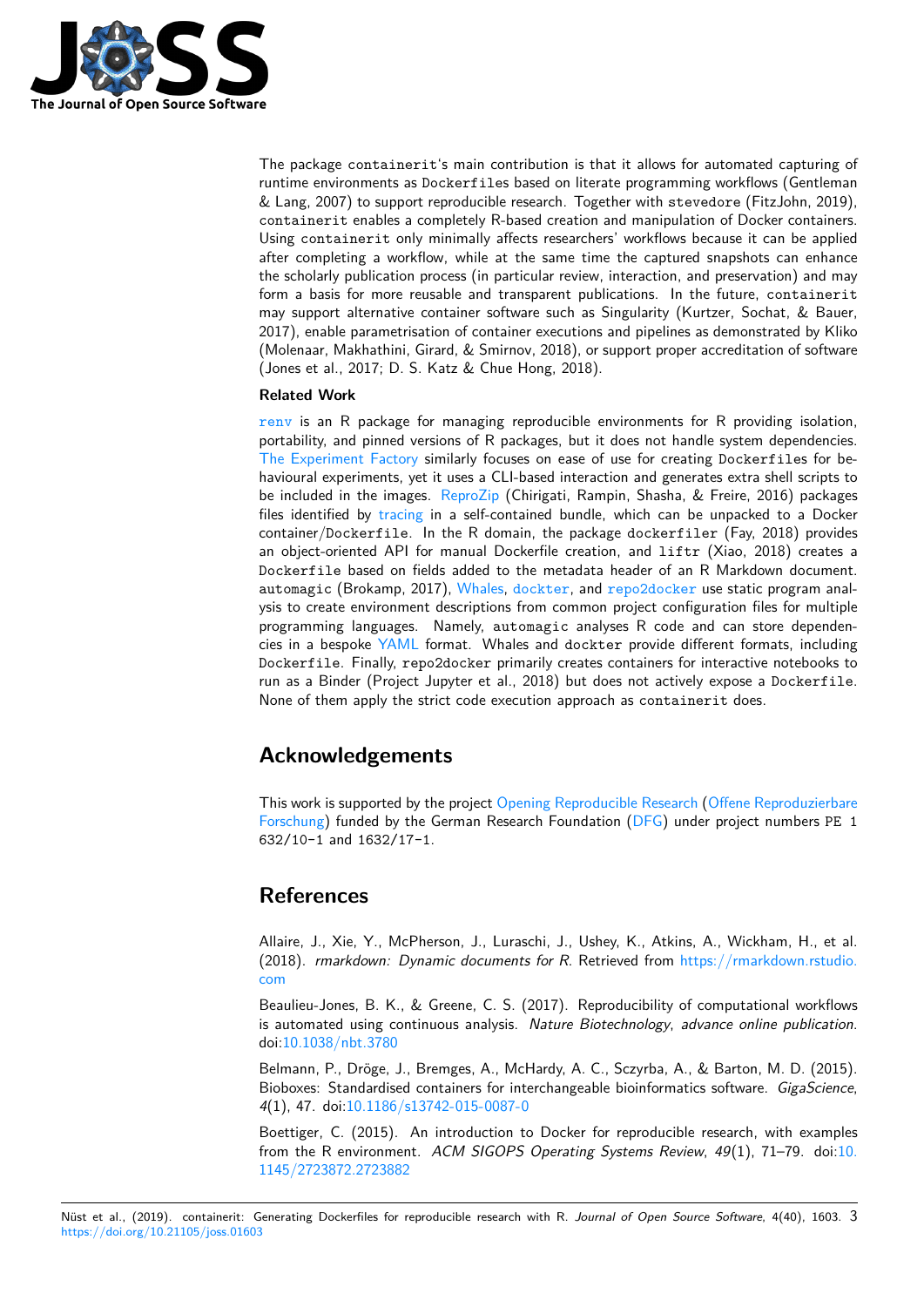

Boettiger, C., & Eddelbuettel, D. (2017). An Introduction to Rocker: Docker Containers for R. *The R Journal*, *9*(2), 527–536. doi:10.32614/RJ-2017-065

Brokamp, C. (2017). *Automagic: Automagically document and install packages necessary to run R code*. Retrieved from https://CRAN.R-project.org/package=automagic

Chirigati, F., Rampin, R., Shasha, D[., & Freire, J. \(2016\).](https://doi.org/10.32614/RJ-2017-065) ReproZip: Computational reproducibility with ease. In *Proceedings of the 2016 international conference on management of data*, SIGMOD '[16 \(pp. 2085–2088\). San Francisco, California](https://CRAN.R-project.org/package=automagic), USA: ACM. doi:10.1145/2882903.2899401

Cito, J., & Gall, H. C. (2016). Using Docker Containers to Improve Reproducibility in Software Engineering Research. In *Proceedings of the 38th International Conference on Software En[gineering Companion](https://doi.org/10.1145/2882903.2899401)*, ICSE '16 (pp. 906–907). ACM. doi:10.1145/2889160.2891057

Csardi, G. (2019). *Sysreqs: Install systemrequirements of packages*. Retrieved from https: //github.com/r-hub/sysreqs

Csárdi, G., & Chang, W. (2018). *Callr: Call R from R*. [Retrieved from](https://doi.org/10.1145/2889160.2891057) https://CRAN. R-project.org/package=callr

[Emsley, I., & De Roure, D. \(](https://github.com/r-hub/sysreqs)2018). A Framework for the Preservation of a Docker Con[tainer](https://github.com/r-hub/sysreqs) International Journal of Digital Curation. *International Journal of Digital [Curation](https://CRAN.R-project.org/package=callr)*, *12*(2). [doi:10.2218/ijdc.v12i2.509](https://CRAN.R-project.org/package=callr)

Fay, C. (2018). *Dockerfiler: Easy Dockerfile creation from R*. Retrieved from https://CRAN. R-project.org/package=dockerfiler

Fit[zJohn, R. \(2019\).](https://doi.org/10.2218/ijdc.v12i2.509) *Stevedore: Docker client*. Retrieved from https://CRAN.R-project.org/ package=stevedore

[Gentleman, R., & Lang, D. T. \(200](https://CRAN.R-project.org/package=dockerfiler)7). Statistical Analyses and Reproducible [Research.](https://CRAN.R-project.org/package=dockerfiler) *Journal of Computational and Graphical Statistics*, *16*(1), 1–23. do[i:10.1198/106186007X178663](https://CRAN.R-project.org/package=stevedore)

[Hosny, A., Vera-Lico](https://CRAN.R-project.org/package=stevedore)na, P., Laubenbacher, R., & Favre, T. (2016). AlgoRun: A Docker-based packaging system for platform-agnostic implemented algorithms. *Bioinformatics*, *32*(15), 2396–2398. doi:10.1093/bioinformatics/btw120

Jones, M. B., Boettiger, C., Mayes, A. C., Arfon Smith, Slaugh[ter, P., Niemeyer, K., Gil, Y.,](https://doi.org/10.1198/106186007X178663) et al. (2017). CodeMeta: An exchange schema for software metadata. KNB Data Repository. doi:10.5063/sch[ema/codemeta-2.0](https://doi.org/10.1093/bioinformatics/btw120)

Katz, D. S., & Chue Hong, N. P. (2018). Software Citation in Theory and Practice. In J. H. Davenport, M. Kauers, G. Labahn, & J. Urban (Eds.), *Mathematical Software – ICMS 2018*, Lecture Notes in Computer Science (pp. 289–296). Springer International Publishing. doi[:10.1007/978-3-319-96418-8\\_34](https://doi.org/10.5063/schema/codemeta-2.0)

Kim, B., Ali, T. A., Lijeron, C., Afgan, E., & Krampis, K. (2017). Bio-Docklets: Virtualization Containers for Single-Step Execution of NGS Pipelines. *bioRxiv*, 116962. doi:10.1101/116962

Kn[oth, C., & Nüst, D. \(2017\). Repro](https://doi.org/10.1007/978-3-319-96418-8_34)ducibility and Practical Adoption of GEOBIA with Open-Source Software in Docker Containers. *Remote Sensing*, *9*(3), 290. doi:10.3390/rs9030290

Kurtzer, G. M., Sochat, V., & Bauer, M. W. (2017). Singularity: Scienti[fic containers for](https://doi.org/10.1101/116962) mobility of compute. *PLOS ONE*, *12*(5), e0177459. doi:10.1371/journal.pone.0177459

Marwick, B. (2017). Computational Reproducibility in Archaeological [Research: Basic Prin](https://doi.org/10.3390/rs9030290)ciples and a Case Study of Their Implementation. *Journal of Archaeological Method and Theory*, *24*(2), 424–450. doi:10.1007/s10816-015-9272-9

Molenaar, G., Makhathini, S., Girard, J. N., & Smirno[v, O. \(2018\). Kliko—The scie](https://doi.org/10.1371/journal.pone.0177459)ntific compute container format. *Astronomy and Computing*, *25*, 1–9. doi:10.1016/j.ascom.2018. 08.003